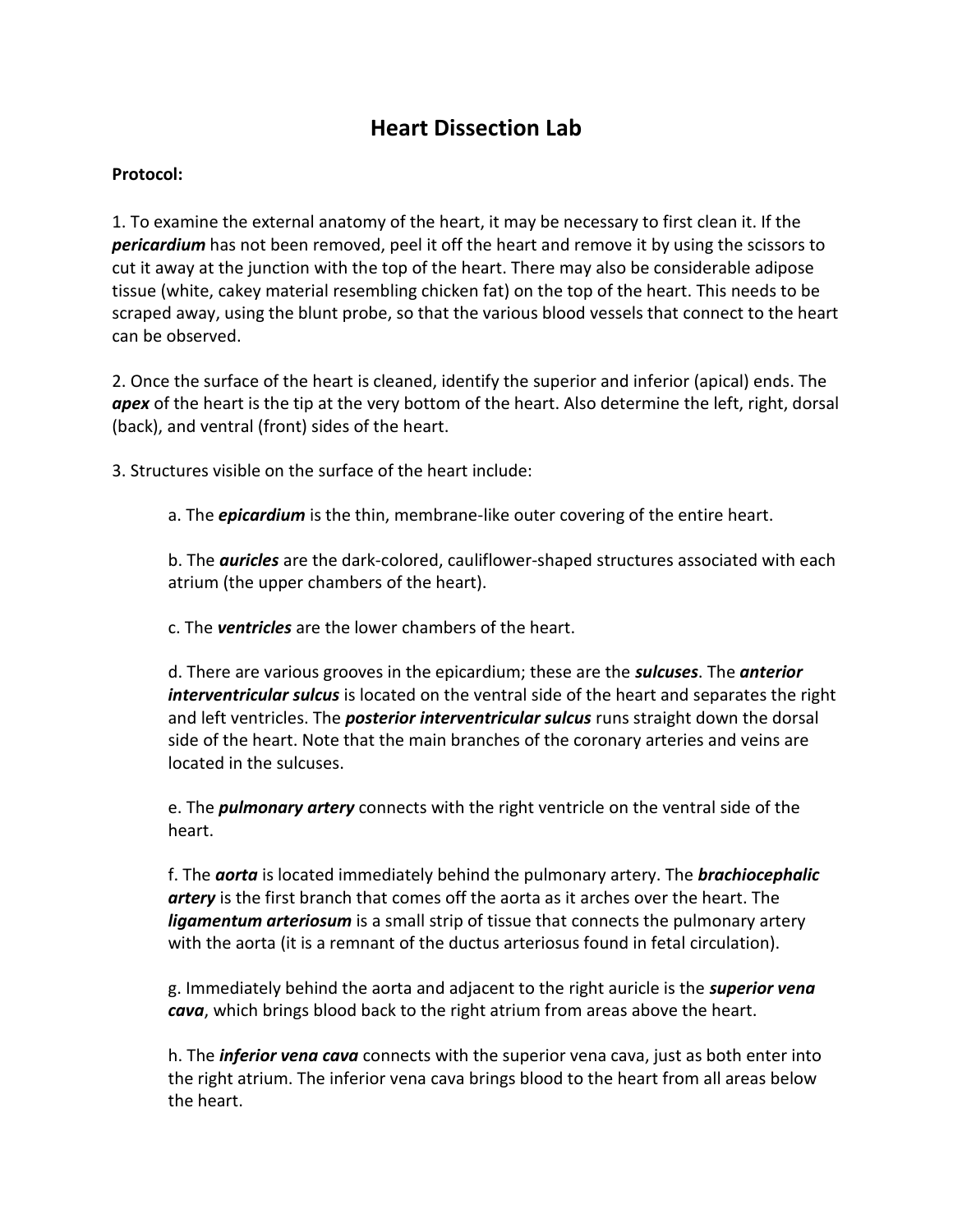i. On the left side of the heart, the *pulmonary vein(s)* empty into the left atrium. Depending on how your specimen has been cut, you may find 1-4 pulmonary veins.

4. Once you have identified all the external structures of the heart, you will need to make 2 incisions to examine the internal anatomy of the right side of the heart.

a. Make an incision beginning at the pulmonary artery and cutting through the heart wall parallel to, but to the right of, the anterior longitudinal sulcus. Continue this cut around to the back right side of the heart, following parallel to the anterior interventricular sulcus all the way. (Note: Be sure not to cut too deeply. You only want to cut through the outer wall of the heart. If you are worried about cutting too deep, put your blunt probe inside the heart and just cut down until you hit the probe).

b. The second incision should begin in the superior vena cava and continue straight down through the heart wall to connect with your first cut.

5. Now examine the structures inside the right side of the heart.

a. Examine the layers of the heart wall you have just cut through. The *epicardium* is the thin outer layer, the *myocardium* is the thick, muscular middle layer, and the *endocardium* is the thin, shiny inner layer.

b. The *pectinate muscles* are the ridges of tissue located on the inside of the auricles.

c. Find the 3 flaps of the *tricuspid valve*, which separates the right atrium from the right ventricle.

d. The flaps of the tricuspid valve are attached to thin, thread- like structures called the *chordae tendineae*. The chordae tendineae are in turn attached to the large bulges of *papillary muscle*, that contract to close the valve. The rest of the lining of the ventricle is made up of irregular folds of tissue called the *trabeculae carneae*.

e. The *moderator band* is a thin strip of tissue that connects the outer wall of the right ventricle to the inner wall.

f. The *pulmonary semilunar valve* is composed of three half-moon-shaped membranous flaps at the junction of the pulmonary artery with the right ventricle.

g. The opening of the *coronary sinus* can be found by looking to the left of your incision through the right atrium. You should see two openings: the top opening is the *inferior vena cava*; the lower is the coronary sinus. Put your blunt probe in this opening to trace where the coronary sinus goes.